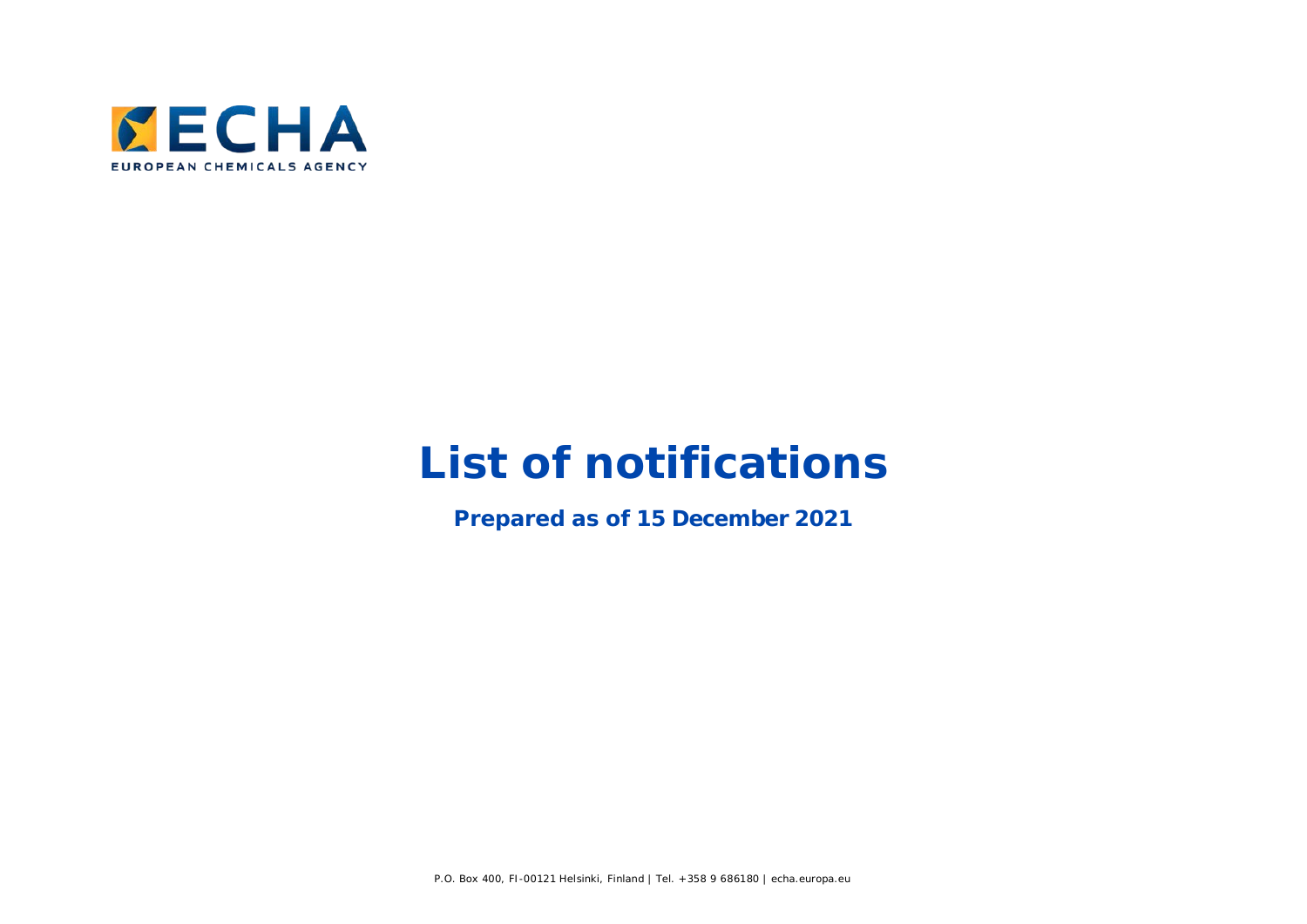## **Explanatory Note**

Part I of the table lists the substance/product-type combinations notified for inclusion in the review programme for which ECHA has issued a declaration of compliance in accordance with Article 17(5) of the Review Programme Regulation (EU) No 1062/2014, together with the name of the notifying company ("participant" in accordance with Article 2(c) of the Review Programme Regulation).

The list includes notifications made for redefined active substances, substance/product-type combinations in part 2 of Annex II to the Review Programme Regulation, substances where previous participants made a timely withdrawal, substances that previously benefitted from the food & feed derogation, substances where the product-type was modified under the BPR compared to the BPD. The list is updated regularly.

Companies interested by the same active substance/product-type combination(s) are encouraged to collaborate to submit the application for approval of the active substance where appropriate, in particular to minimise testing on animals. An application for "active substance evaluation under Regulation (EU) No 1062/2014 (Participant)" (AS-EVA) must be submitted by the participants within 2 years of the relevant notification compliance decision (in accordance with Article 3(2) of the Review Programme Regulation).

The active substance/product-type combinations will be added to the Article 95 list of relevant substances and suppliers when the complete substance dossier is submitted and validated by the evaluating Competent Authority. Once the active substance/product-type combination and suppliers are added to the Article 95 list, the corresponding entry will be removed from this list of successful notifications.

Part II lists the active substance/product-type combinations for which ECHA has not received a notification or for which ECHA has issued a declaration of non-compliance in accordance with Article 17(5) of the Review Programme Regulation (and no compliant notification has been received from another notifier for this active substance/product-type combination, or for which the participants have made a timely withdrawal as per Article 11 (e.g. no active substance application following a successful notification has been received by the deadline). These active substance/product-type combinations will be removed from the review programme (section a and b).

For substances that will be removed from the review programme (Part II, section a and b), the Commission is to take a non-approval decision according to Article 20 of the Review Programme Regulation. The maximum phase-out periods, after the date of the decision not to approve and subject to national laws, are 12 months for the making available on the market of the products and 18 months for using those products, in accordance with Art 89(2) of the BPR.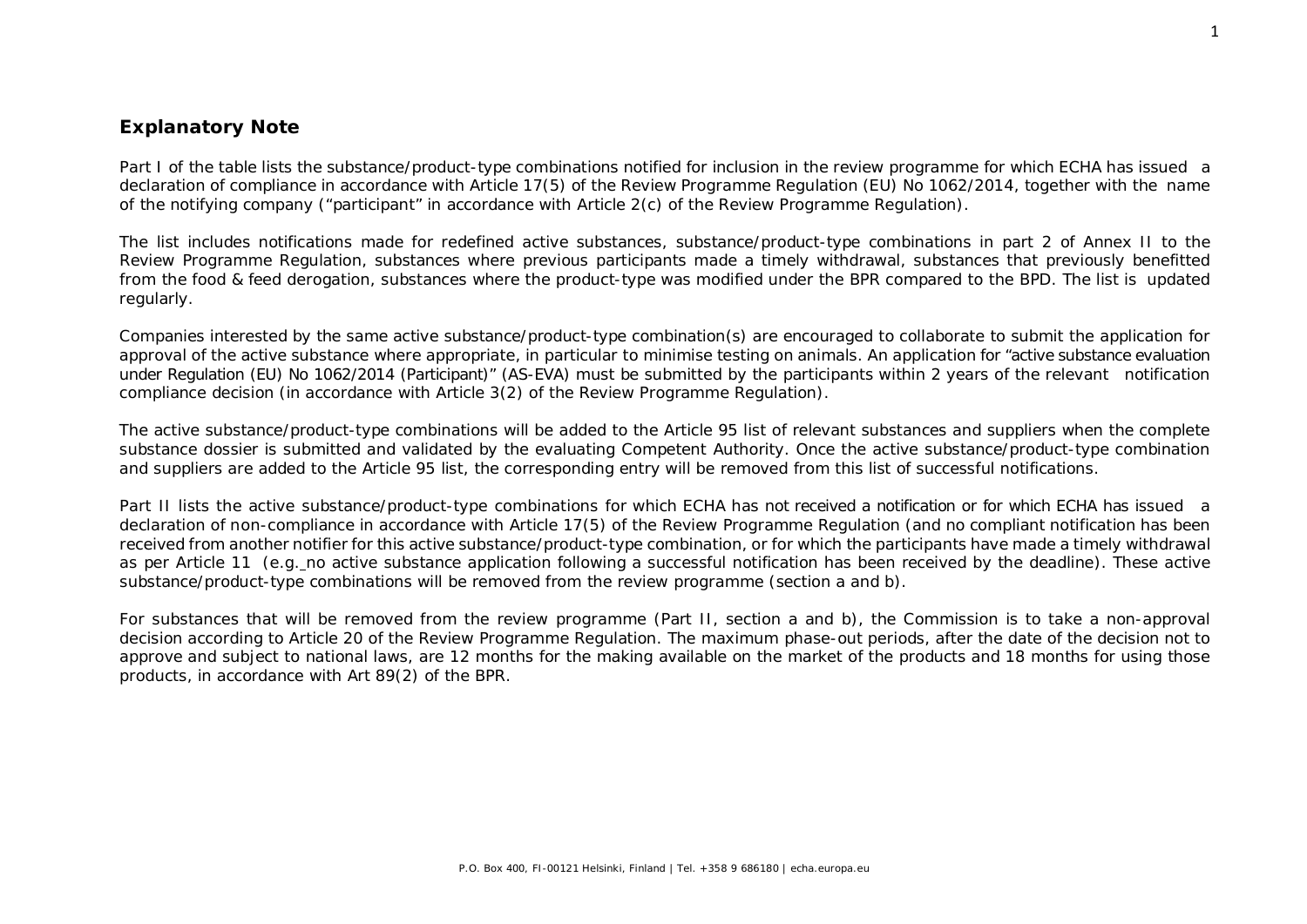## <span id="page-2-1"></span><span id="page-2-0"></span>**Part I: List of compliant notifications**

| Active substance <sup>1</sup>                                                                   | <b>EC</b> number | <b>CAS</b><br>number | <b>Product-</b><br>Type(s) | <b>Participant</b>                          | <b>Deadline for</b><br><b>Active Substance</b><br>application |
|-------------------------------------------------------------------------------------------------|------------------|----------------------|----------------------------|---------------------------------------------|---------------------------------------------------------------|
| 232-033-3<br>Silver chloride <sup>2</sup>                                                       | 7783-90-6        | 9                    | CHT R. Beitlich GmbH       | 20/11/2017                                  |                                                               |
|                                                                                                 |                  |                      |                            | <b>BBI Technologies Europe</b><br>I imited  | 15/01/2018                                                    |
| Silver-polyethylenimine-chloride<br>(Redefined from Silver chloride)                            | n/a              | n/a                  | 1, 2, 9                    | Nolla Antimicrobial Oy                      | 22/01/2018                                                    |
| Active bromine generated from<br>hypobromous acid and urea and<br>bromourea                     | n/a              | n/a                  | 11, 12                     | ICL Europe Coöperatief U.A                  | 06/09/2018                                                    |
| Active bromine generated from sodium<br>hypobromite and N-bromosulfamate and<br>sulfamic acid   | n/a              | n/a                  | 11                         | ICL Europe Coöperatief U.A                  | 06/09/2018                                                    |
| Cymbopogon winterianus oil, fractionated,<br>hydrated, cyclized                                 | n/a              | n/a                  | 19                         | <b>CHEMIAN TECHNOLOGY</b><br><b>LIMITED</b> | 01/12/2019                                                    |
| Reaction products of aluminium<br>trihydroxide and hydrochloric acid and<br>aluminium and water | n/a              | n/a                  | 2                          | Spectrum Brands Germany<br>GmbH             | 30/07/2021                                                    |

 $1$  Active substances generated in situ, i.e. generated at the place of use from one or more precursors, are not covered by an entry unless the applied precursors are indicated following the expression "generated from".

P.O. Box 400, FI-00121 Helsinki, Finland | Tel. +358 9 686180 | echa.europa.eu <sup>2</sup> This active substance/product type combination is a 'relevant substance' for the purposes of Article 95 of Regulation (EU) No 528/2012 (Biocidal Products Regulation, BPR). However, the listed entity's application for active substance approval has not yet passed the validation step, in accordance with Article 5 of Regulation (EU) No 1062/2014 (Review Programme Regulation, or RPR). The listed entity will, therefore, remain on the list of notifications until further notice from the evaluating Competent Authority.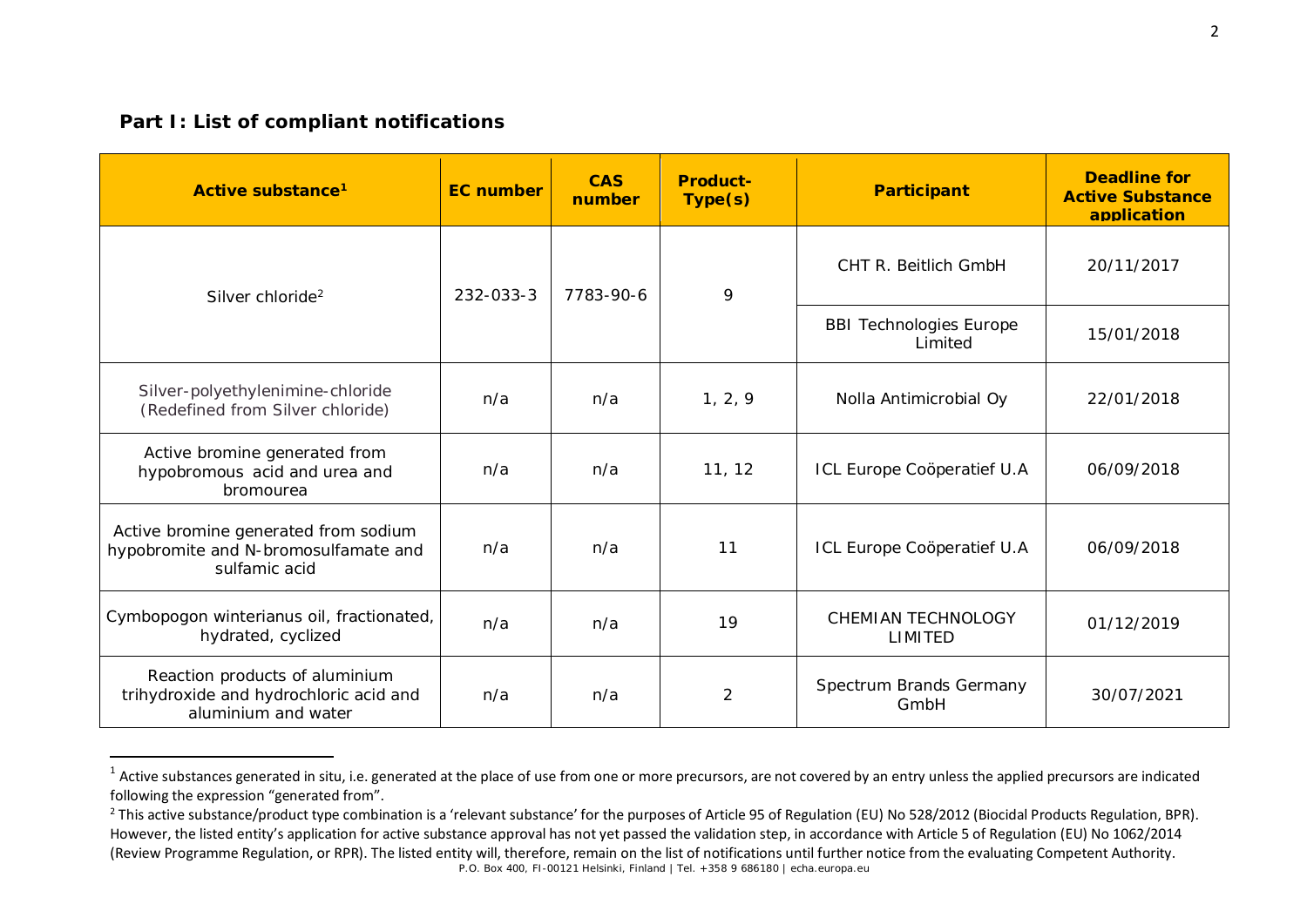| Active substance <sup>1</sup>        | <b>EC</b> number | <b>CAS</b><br>number | <b>Product-</b><br>Type(s) | <b>Participant</b>     | <b>Deadline for</b><br><b>Active Substance</b><br>application |
|--------------------------------------|------------------|----------------------|----------------------------|------------------------|---------------------------------------------------------------|
| Peanut butter                        | n/a              | n/a                  | 19                         | SWISSINNO SOLUTIONS AG | 17/12/2022                                                    |
| Brandy                               | n/a              | n/a                  | 19                         | SWISSINNO SOLUTIONS AG | 05/05/2023                                                    |
| 2,2-dibromo-2-cyanoacetamide (DBNPA) | 233-539-7        | 10222-01-2           | $\mathcal{P}$              | <b>THOR GmbH</b>       | 19/06/2023                                                    |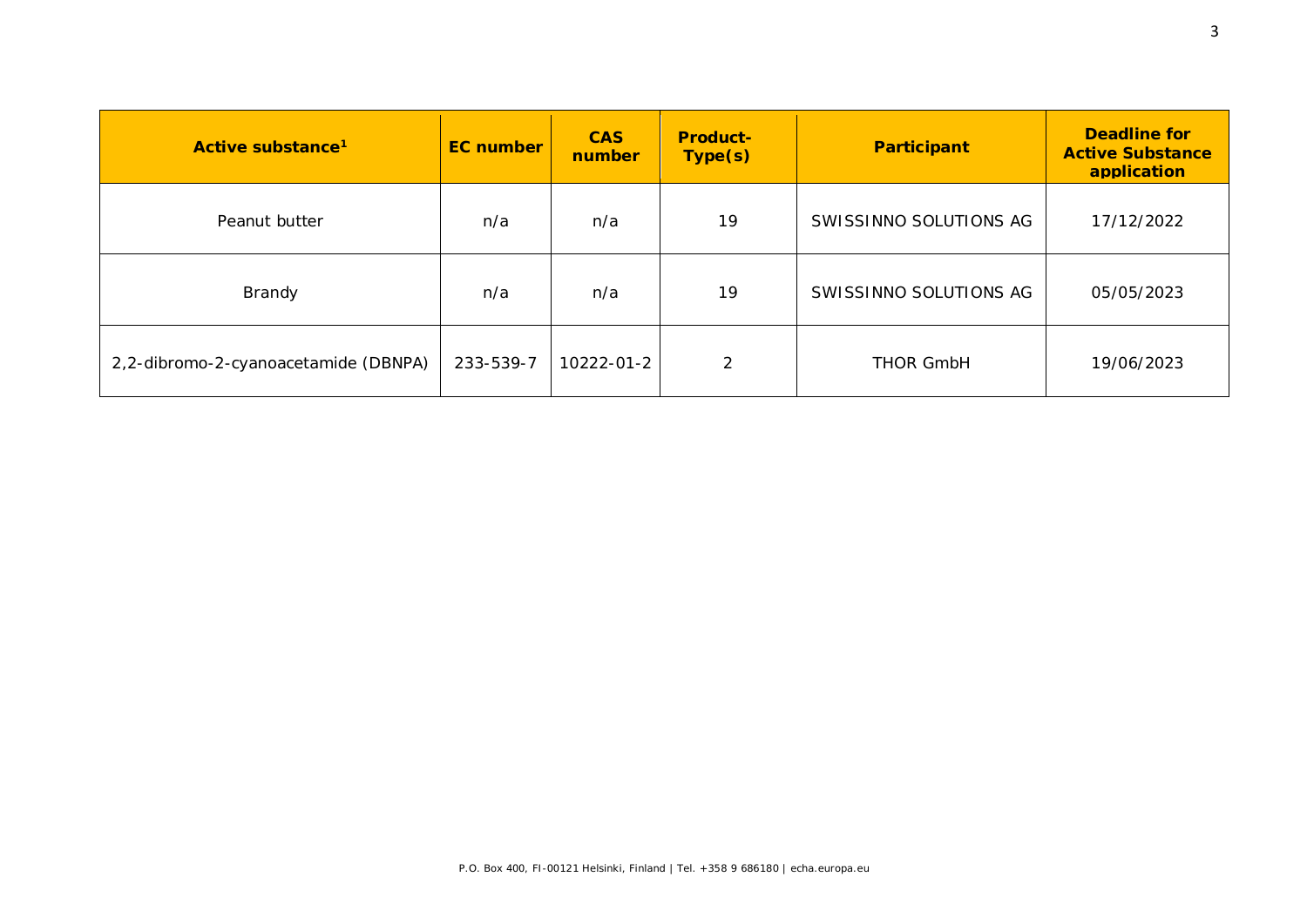## <span id="page-4-0"></span>**Part II: List of active substance/product-type combinations for which no notifications were submitted or submitted notifications were not found compliant, or for which no active substance application was submitted by the deadline required following a successful notification**

Section a: substances no longer supported under the review programme following ECHA's open invitation to take over the role of participant because no notifications were submitted or submitted notifications were not found compliant<sup>[3](#page-4-0)</sup>

| <b>Active substance</b>                               | <b>EC</b> number | <b>CAS number</b> | Product-Type(s) |
|-------------------------------------------------------|------------------|-------------------|-----------------|
| Dialuminium chloride pentahydroxide                   | 12042-91-0       | 234-933-1         | $\overline{2}$  |
| Sodium N-(hydroxymethyl)glycinate                     | 274-357-8        | 70161-44-3        | 6               |
| Reaction mass of titanium dioxide and silver chloride | n/a              | n/a               | 1, 2, 6, 7, 9   |
| (benzyloxy) methanol                                  | 238-588-8        | 14548-60-8        | 13              |
| Silver chloride                                       | 232-033-3        | 7783-90-6         |                 |

<sup>&</sup>lt;sup>3</sup> The Commission is to take a non-approval decision for these substances, as per Article 20 of the Review Programme Regulation. The maximum phase-out periods, after the date of the decision not to approve and subject to national laws, are 12 months for the making available on the market of the products and 18 months for using those products, in accordance with Art 89(2) of the BPR.